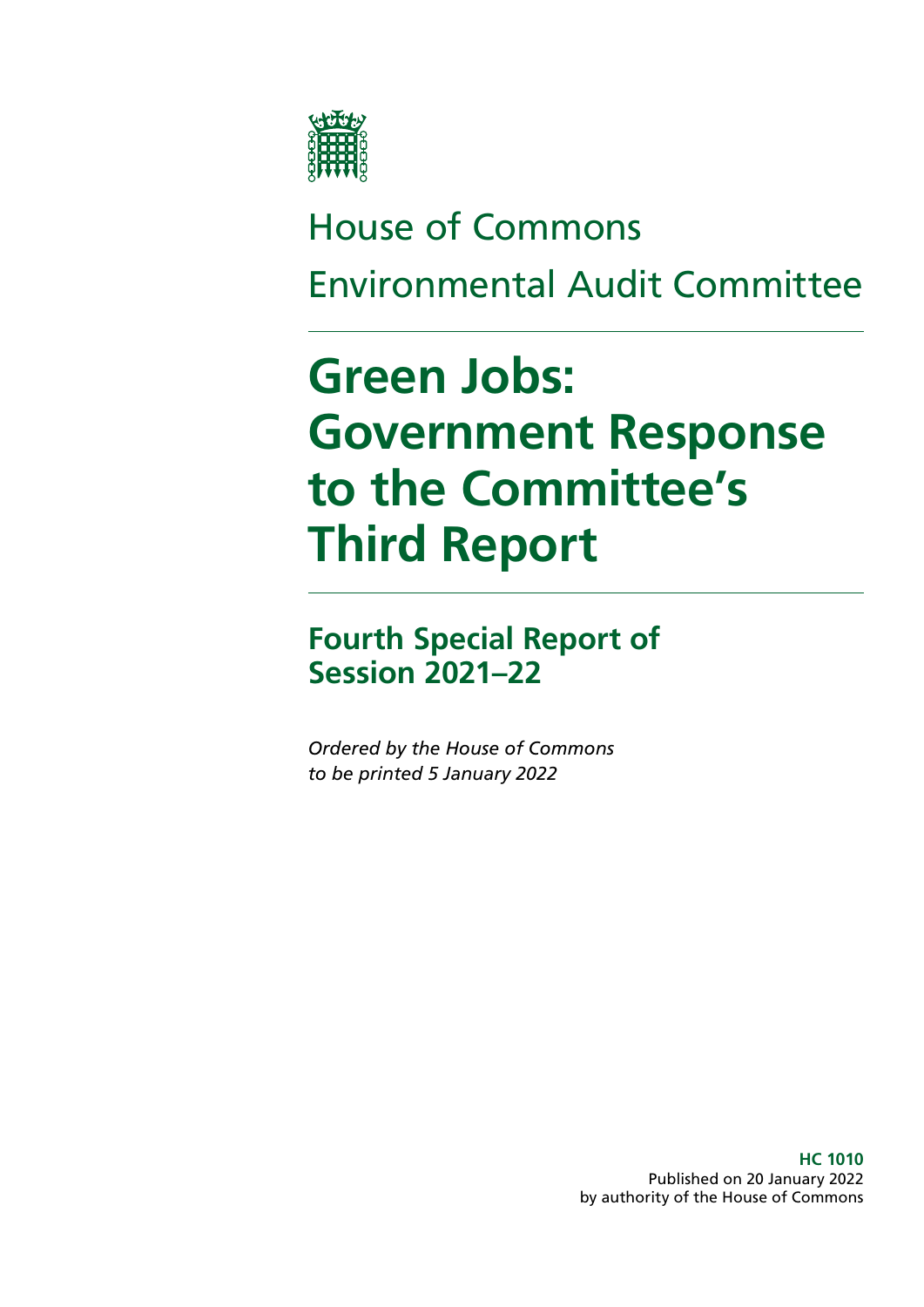## **Environmental Audit Committee**

The Environmental Audit Committee is appointed by the House of Commons to consider to what extent the policies and programmes of government departments and non-departmental public bodies contribute to environmental protection and sustainable development; to audit their performance against such targets as may be set for them by Her Majesty's Ministers; and to report thereon to the House.

#### **Current membership**

[Rt Hon Philip Dunne MP](https://www.parliament.uk/biographies/commons/mr-philip-dunne/1542) (*Conservative, Ludlow*) (Chair) [Duncan Baker MP](https://members.parliament.uk/member/4784/contact) (*Conservative, North Norfolk*) [Dan Carden MP](https://members.parliament.uk/member/4651/contact) *(Labour, Liverpool, Walton)* [Sir Christopher Chope MP](https://members.parliament.uk/member/242/contact) (*Conservative, Christchurch*) [Barry Gardiner MP](https://members.parliament.uk/member/146/contact) (*Labour, Brent North*) [Rt Hon Robert Goodwill MP](https://members.parliament.uk/member/1562/contact) (*Conservative, Scarborough and Whitby*) [James Gray MP](https://members.parliament.uk/member/261/contact) *(Conservative, North Wiltshire)* [Helen Hayes MP](https://members.parliament.uk/member/4510/contact) *(Labour, Dulwich and West Norwood)* [Ian Levy MP](https://members.parliament.uk/member/4749/contact) (*Conservative, Blyth Valley*) [Caroline Lucas MP](https://members.parliament.uk/member/3930/contact) (*Green Party, Brighton, Pavilion*) [Cherilyn Mackrory MP](https://members.parliament.uk/member/4758/contact) (*Conservative, Truro and Falmouth*) [Jerome Mayhew MP](https://members.parliament.uk/member/4739/contact) (*Conservative, Broadland*) [John McNally MP](https://members.parliament.uk/member/4424/contact) (*Scottish National Party, Falkirk*) [Dr Matthew Offord MP](https://members.parliament.uk/member/4006/contact) (*Conservative, Hendon*) [Claudia Webbe MP](https://members.parliament.uk/member/4848/contact) (*Independent, Leicester East*) [Nadia Whittome MP](https://members.parliament.uk/member/4869/contact) (*Labour, Nottingham East*) The following Members were also members of the Committee during this

Parliament: [Feryal Clark MP](https://members.parliament.uk/member/4822/contact) *(Labour, Enfield North)*, [Marco Longhi MP](https://members.parliament.uk/member/4789/contact) *(Conservative, Dudley* 

*North)*, [Kerry McCarthy MP](https://members.parliament.uk/member/1491/contact) *(Labour, Bristol East)*, [Alex Sobel MP](https://members.parliament.uk/member/4658/contact) *(Leeds, North West)*, and [Mr Shailesh Vara MP](https://members.parliament.uk/member/1496/contact) *(Conservative, North West Cambridgeshire)*.

#### **Powers**

The constitution and powers are set out in House of Commons Standing Orders, principally in SO No 152A. These are available on the internet via [www.parliament.uk](https://www.parliament.uk/).

#### **Publications**

© Parliamentary Copyright House of Commons 2021. This publication may be reproduced under the terms of the Open Parliament Licence, which is published at [www.parliament.uk/site-information/copyright-parliament.](https://www.parliament.uk/site-information/copyright-parliament/)

Committee reports are published on the Committee's website at [www.parliament.uk/eacom](https://www.parliament.uk/eacom) and in print by Order of the House.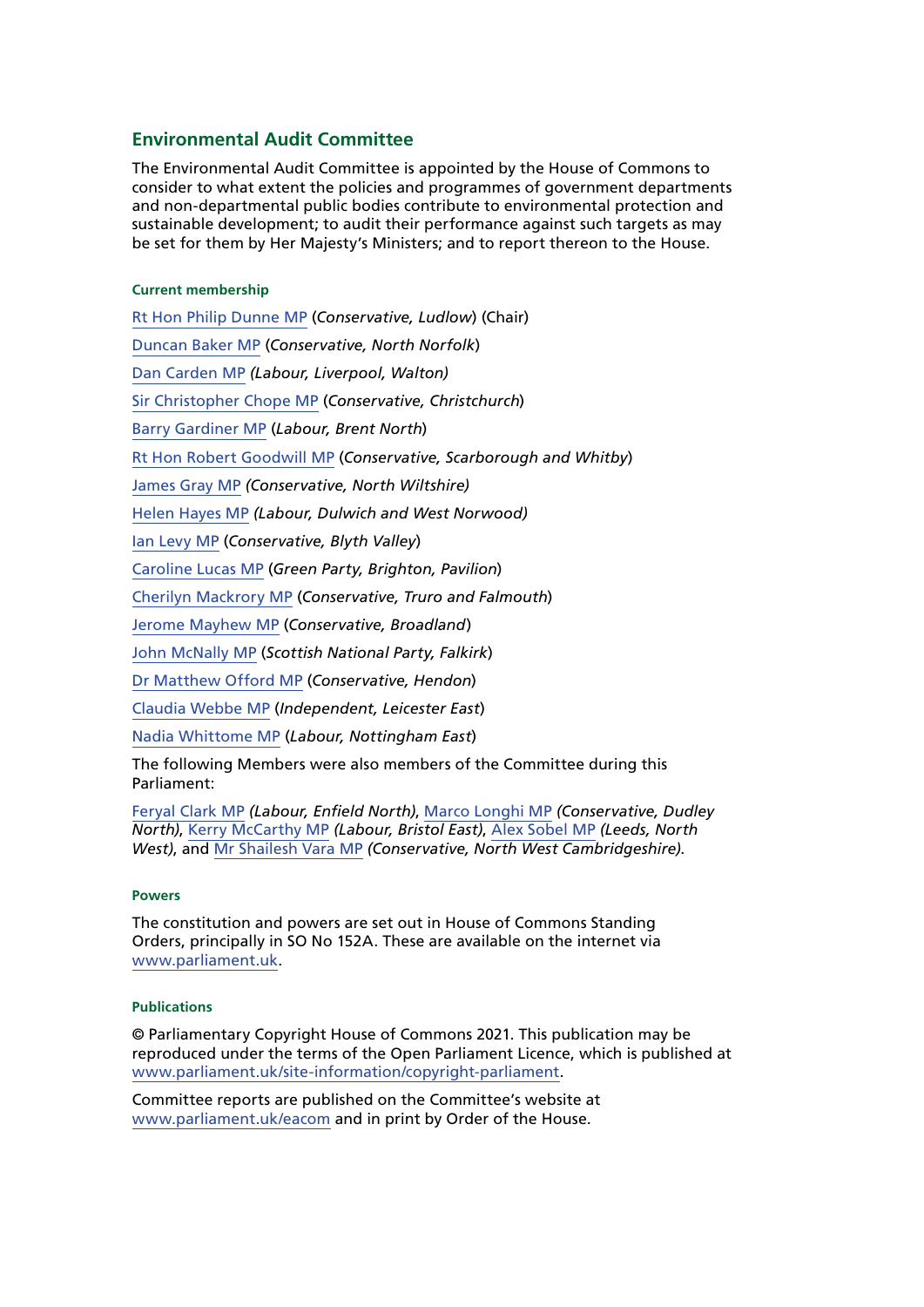#### **Committee staff during this inquiry**

Martyn Atkins (Clerk), Andrew Bax (Committee Specialist), Medha Bhasin (Second Clerk), Amy Brew (Committee Specialist), James Camp (Committee Operations Officer), Nick Davies (Senior Committee Specialist), Marc Geddes (Parliamentary Fellow), Laura Grant (Committee Specialist), Kirsty MacLeod (Committee Researcher), Ben Smith (Committee Support Apprentice), and Jonathan Wright (Committee Operations Manager).

#### **Contacts**

All correspondence should be addressed to the Clerk of the Environmental Audit Committee, House of Commons, London SW1A 0AA. The telephone number for general enquiries is 020 7219 8890; the Committee's email address is [eacom@parliament.uk.](mailto:eacom%40parliament.uk?subject=)

You can follow the Committee on Twitter using [@CommonsEAC](https://twitter.com/CommonsEAC).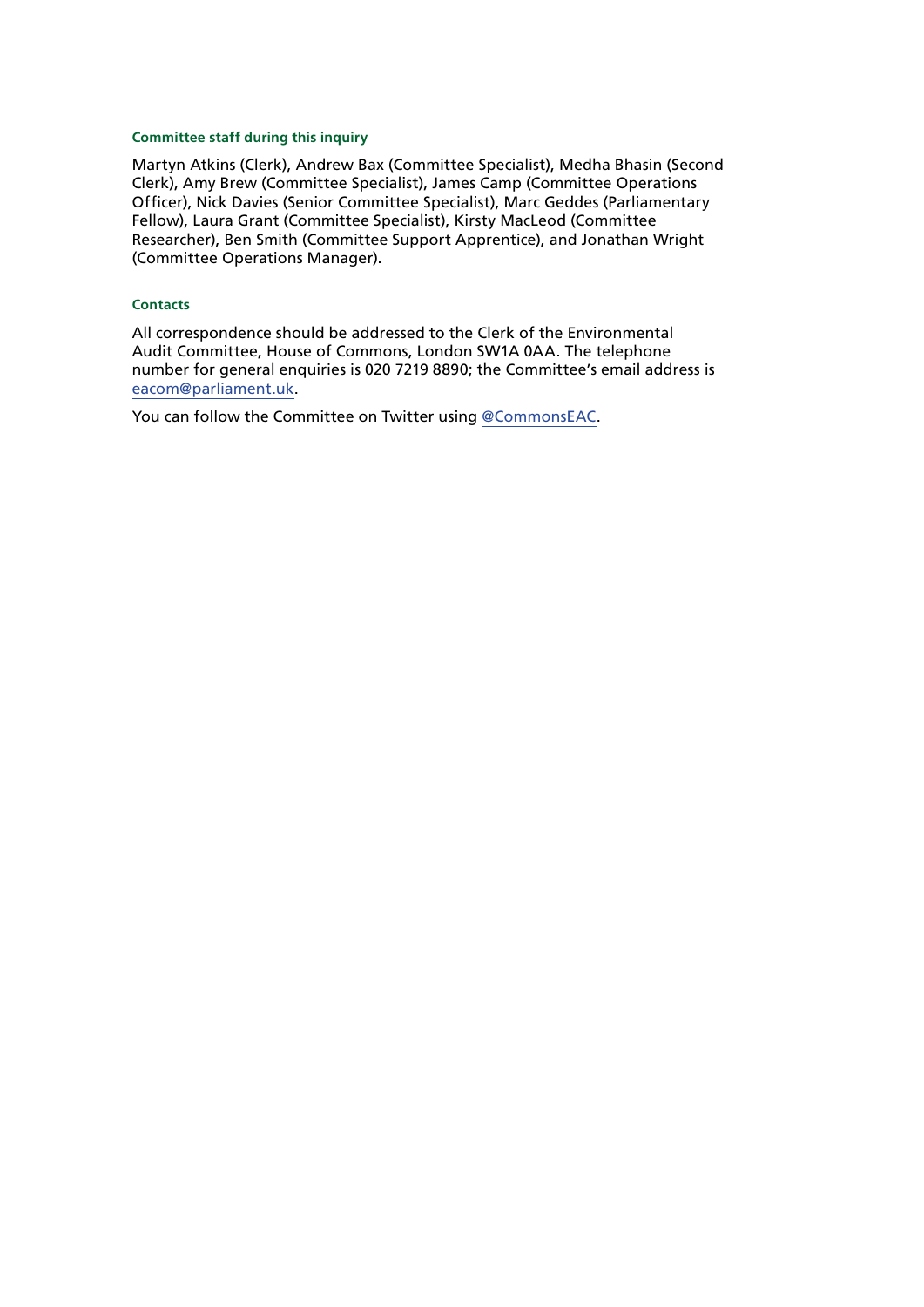## Fourth Special Report

On 25 October 2021 the Environmental Audit Committee published its Third Report of Session 2021–22, *[Green Jobs](https://committees.parliament.uk/publications/7615/documents/79773/default/)* (HC 75).

The Government response was received on 29 December 2021.

In the Government Response, the Committee's recommendations are shown in **bold** type. The Government responses are shown in plain type.

## Appendix: Government Response

## **Response to the Environmental Audit Committee Report on Green Jobs**

The Government welcomes the Environmental Audit Committee's focus on green jobs and skills as the UK moves to a low carbon, high skill economy, and the Committee's latest report on Green Jobs published on 25 October 2021.

The UK is already a world leader in the green economy. Over the last 30 years we have cut our emissions faster than any nation in the G7 whilst growing our economy by 78%. There are currently 410,000<sup>1</sup> people working in the low carbon economy.

However, our ambition is to go much further. In November 2020, the Prime Minister set out the landmark Ten Point Plan for a Green Industrial Revolution. In the ten months after the launch of the Prime Minister's Ten Point Plan, 56,000 jobs were protected and created, including in electric vehicle manufacturing in Sunderland, Hydrogen facilities in Teesside, and offshore wind in Northumberland, Yorkshire and the Humber. Some of these jobs are already in place and others set to follow over the coming decade.

The Net Zero Strategy, published in October 2021, builds on this, by setting out the next steps we will take to cut our emissions, seize green economic opportunities, and leverage further private investment into net zero. The policies and spending brought forward in the strategy will support up to 190,000 jobs in 2025, and up to 440,000 jobs in 2030, and leverage up to £90 billion of private investment by 2030.

Recognising the critical importance of skills to delivering our net zero goal, and putting the UK at the forefront of global green markets, we launched the independent Green Jobs Taskforce in November 2020 to advise on how to support the workforce with the transition to a green economy. The Taskforce reported its recommendations in July 2021, and these have fed into our Net Zero Strategy, which sets out the government's overall approach to working with industry to create the workforce to deliver net zero and support workers in-high carbon sectors with the transition. The policies set out in the Net Zero Strategy represent a first step in addressing the challenges identified by the Green Jobs Taskforce and our overall mission to support green jobs and skills.

<sup>1</sup> ONS 2020, https://www.ons.gov.uk/releases/lowcarbonandrenewableenergyeconomyuk2019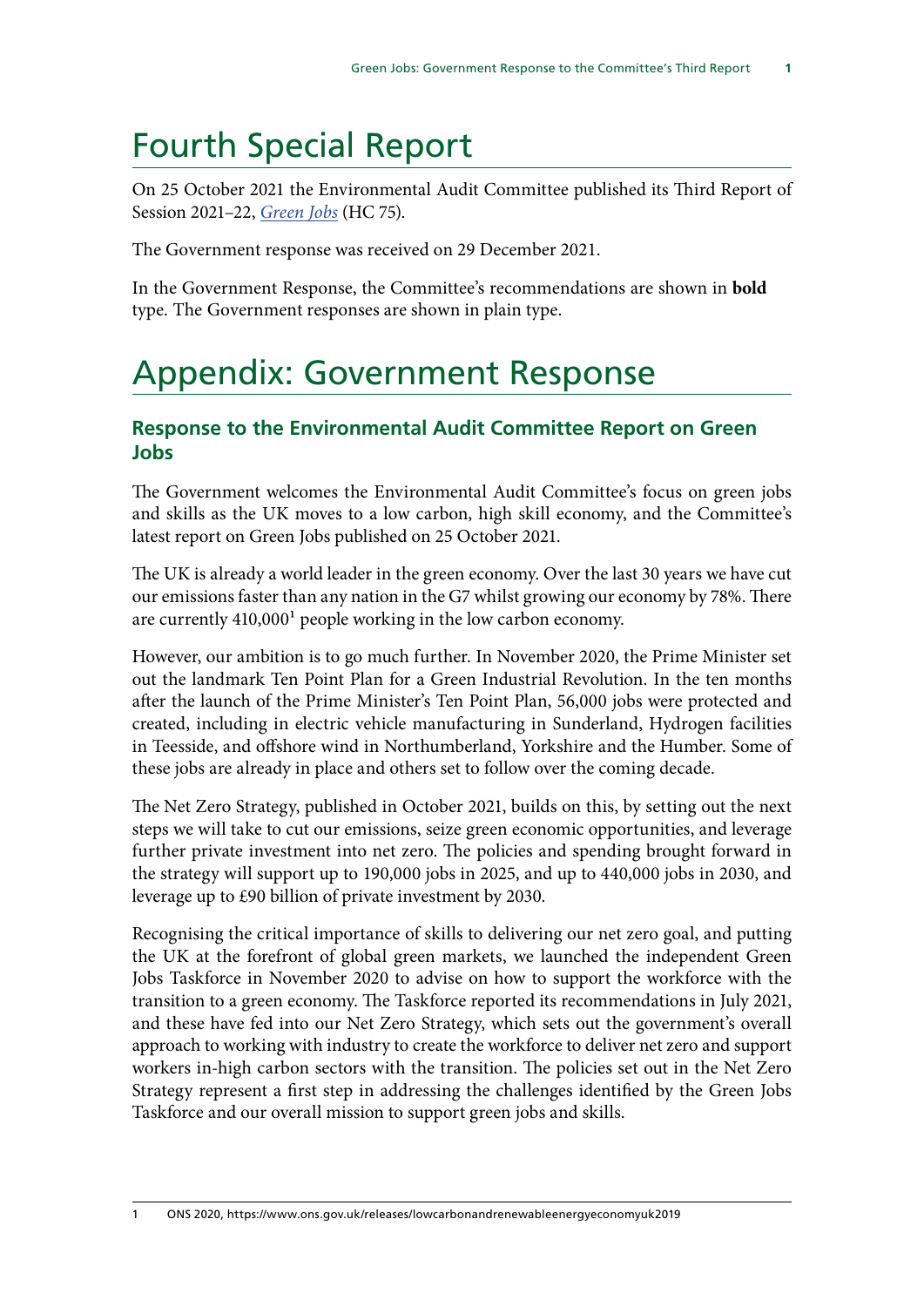Alongside this, at COP 26, the Department for Education launched a draft Climate and Sustainability Strategy, which includes a focus on excellence in education and skills for a changing world.

As your report makes clear, it is vital that there is concerted action across government and industry on green jobs and skills if we are to take the opportunities afforded by the green industrial revolution, and meet our net zero goal. Our new Green Jobs Delivery Group will drive forward action on this agenda across government and industry. As part of this response to the Committee's Report, we are announcing that the Group will include ministers from the Departments for Business, Energy & Industrial Strategy (BEIS), Environment, Food and Rural Affairs (Defra), Education (DfE), Work & Pensions (DWP) and Transport (DfT) alongside an industry co-chair. We will set out further details in the new year.

## **Response to the Environmental Audit Committee's Recommendations**

This section sets out our response to the 18 recommendations contained within the committee's report.

## **1. Green Jobs ambitions**

## *Report recommendation*

**We recommend that, by the end of 2021, the Government set out how it will measure progress towards its green jobs targets; this should include its definition of 'green jobs', and how it will measure the number, type and location of these over the 2020s, for the purpose of monitoring and evaluating the impact of its policies.** (Paragraph 20)

## *Government's response*

We are taking steps to embed processes within government to capture how we are supporting green jobs through government schemes, and will report on this periodically.

In addition, the Office for National Statistics (ONS) publish the Low Carbon and Renewable Energy Economy (LCREE) survey, which has been measuring trends in the low carbon and renewable energy since 2014. This annual publication is the primary source of evidence on the low-carbon economy. The Net Zero Strategy included a commitment for the ONS to refine and develop our understanding and measurement of the green economy as the UK transitions to net zero, including considering quality of work and diversity within the green economy. We are also exploring ways to better measure and understand the impact of the transition across UK regions.

Alongside this, we are taking steps to embed processes within government to capture how we are supporting green jobs through government schemes.

## *Report recommendation*

**We recommend that the Government, in its response to this report, set out its arrangements for cross-departmental delivery of green jobs and skills ambitions, identifying:**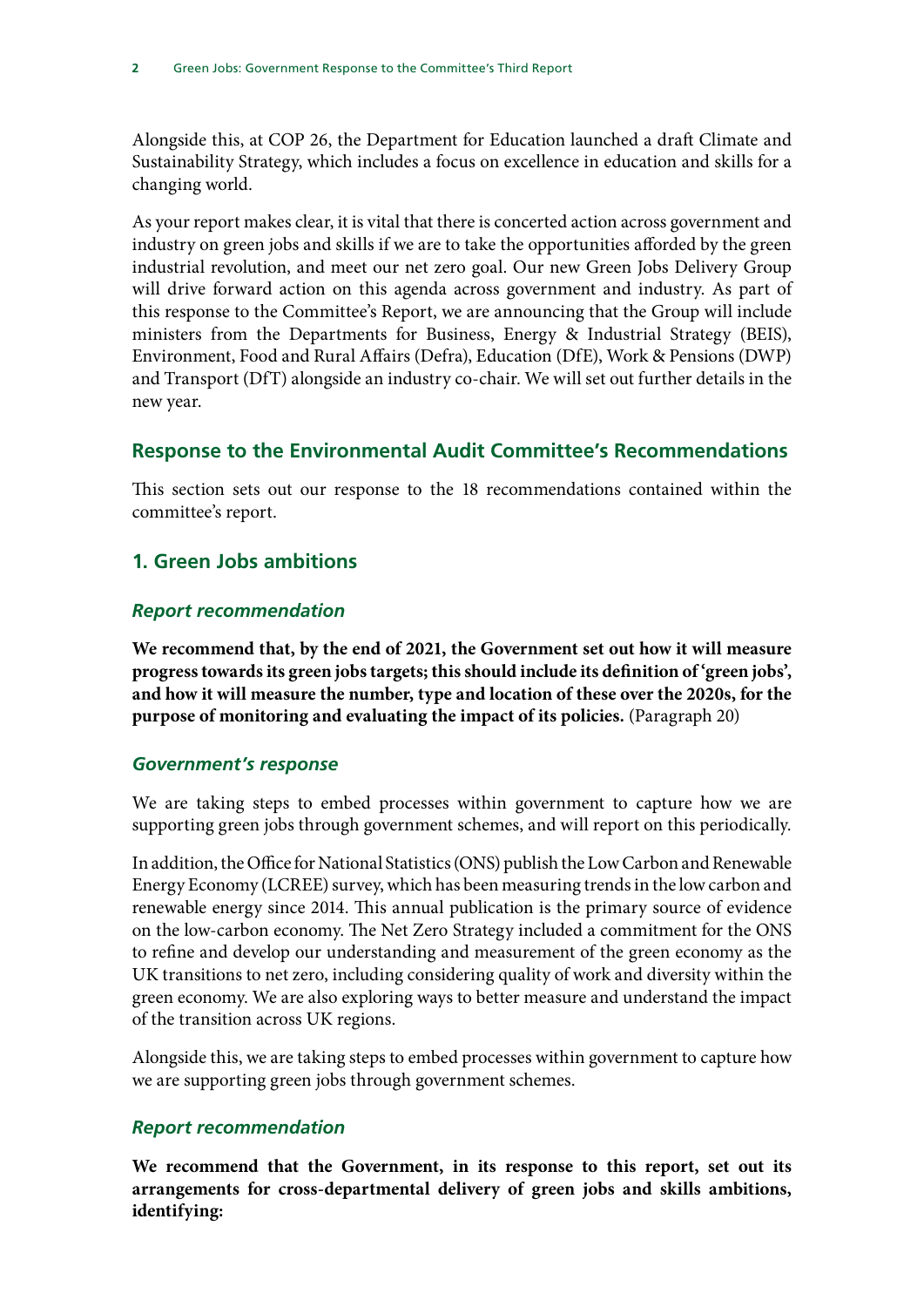- a) **each department's responsibilities;**
- b) **how it will monitor and co-ordinate delivery across departments; and**
- c) **how it will collaborate with the devolved administrations and local authorities.**

**We recommend that these arrangements include tasking the cabinet committees on climate action with overseeing the delivery of green jobs and skills actions across Government, ensuring that this includes oversight of departments' actions on green jobs and skills less directly related to climate action, such as those in nature or the circular economy.** (Paragraph 27)

### *Government's response*

The Net Zero Strategy set out a commitment to form a new cross-cutting delivery group, to support the development and delivery of the Government's plans for green jobs and skills.

We are pleased to set out further details on this group to the Committee. The Green Jobs Delivery Group will be the central forum through which government, industry and other key stakeholders work together to ensure that the UK has the workforce needed to deliver a green industrial revolution.

The Group will include Ministerial representation from the Department of Business Energy and Industrial Strategy, the Department of Environment, Food and Rural Affairs, the Department for Education, the Department for Work and Pensions, and other departments as required. It will also be co-chaired by an industry representative to ensure an inclusive view of the action on green jobs needed for net zero and wider environmental goals. The Government will explore the role that the devolved administrations and local government can play to support this work, to ensure effective join up across the UK.

The Group will be active for the duration of this Parliament and will aim to drive forward industry and government action across a range of topics, which might include:

- 4) Ensuring we have the skilled workforce to deliver net zero and wider environmental goals in line with the UK's levelling up agenda.
- 5) Ensuring workers and communities in high carbon sectors are supported with the transition in the wider context of the UK's levelling up agenda
- 6) Better understanding and addressing barriers to recruitment, retention and progression in green jobs (including quality of work, pay, conditions, image, etc.)
- 7) Ensuring green jobs are open to all
- 8) Building on the work of the Green Jobs Taskforce to develop a clearer understanding of the green economy and how to define and measure it

We will set out further detail on the Group's precise remit and membership as part of a full terms of reference in the new year.

Government plans to monitor the delivery of green jobs alongside other delivery metrics on net zero. We are looking to place climate at the centre of government decision-making.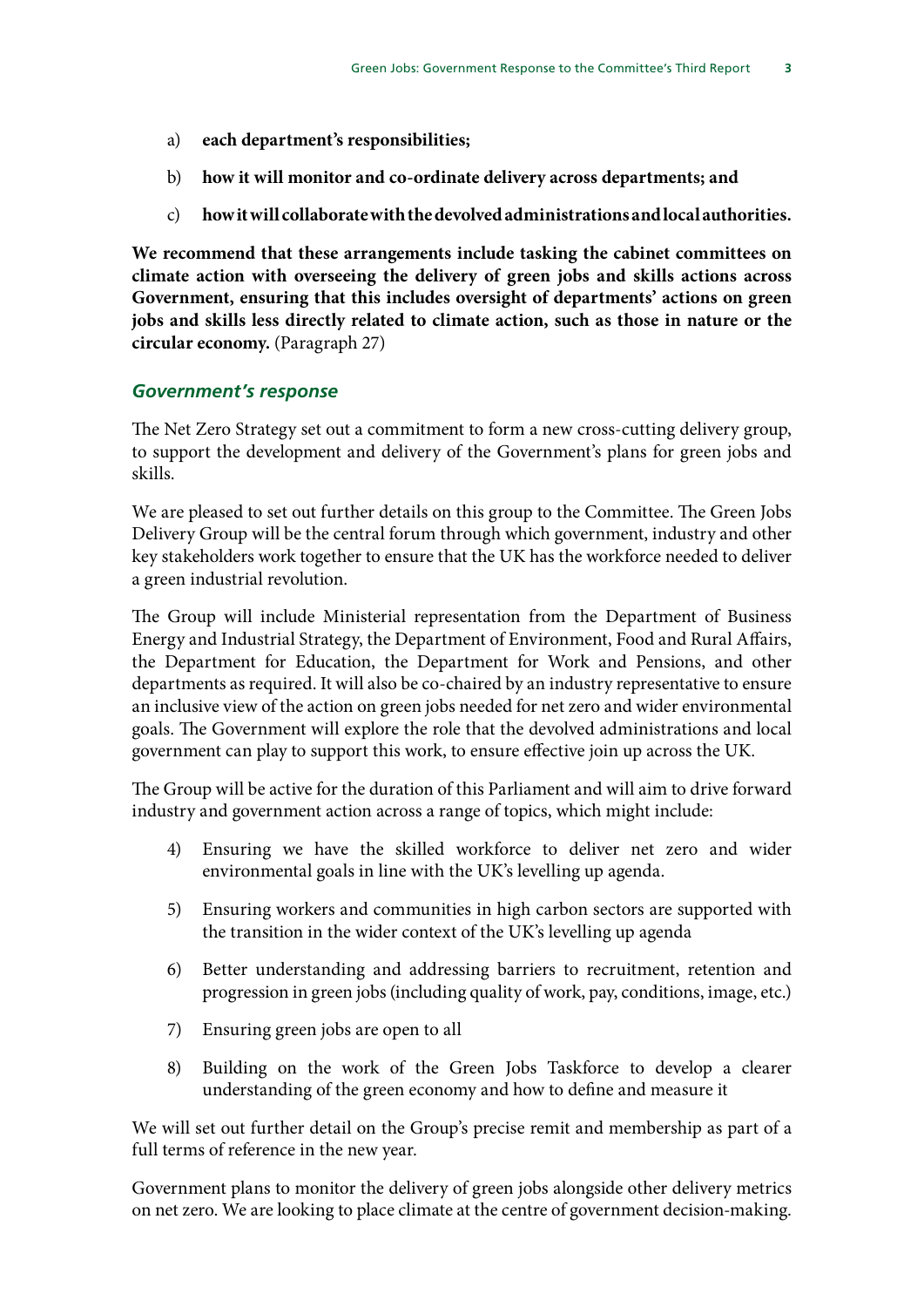The Prime Minister personally chairs the Climate Action Strategy Committee (CAS). The Rt Hon Alok Sharma MP, COP 26 President, chairs the Climate Action Implementation Committee (CAI). These committees and supporting governance structures ensure that there are multiple forums empowered to identify and address the interdependencies within net zero, and between net zero and other priorities, and drive progress.

## *Report recommendation*

**We recommend that by the end of 2021 the department or body with overall responsibility for delivery of the Government's green jobs policies should, in collaboration with the different departments engaged in green jobs policy, assign indicative costings to each department's actions within the overall green jobs delivery plan. This should include the Government's assessment of the funding requirements for green jobs and skills needed within local authorities to deliver the Government's climate and nature objectives.** (Paragraph 36)

## *Government's response*

As reflected by the Green Jobs Taskforce, the delivery of the government's green jobs and skills policies is a highly cross-cutting agenda, spanning action across several Government departments. The recommendations of the Green Jobs Taskforce were released prior to the Spending Review 2021. They helped inform to inform Spending Review prioritisation and individual department programme allocations. The Net Zero Strategy has explicitly highlighted these allocations for specific policy areas. Further allocations depend on ongoing and future policy development, and as such it is not possible to set these out to the Committee at this point.

## **2. Jobs and skills needed for green Covid-19 recovery**

## *Report recommendation*

**We recommend that the Government's net zero and environmental goals are considered at the design stage of future labour market interventions, to ensure that such interventions are fully aligned with the green recovery.** (Paragraph 44)

## *Government's response*

In the ten months after the launch of the Prime Minister's Ten Point Plan, 56,000 jobs were protected and created, with some already online and others set to come online over the coming decade.

Our Plan for Jobs and the Net Zero Strategy, set out our approach to building back better and greener than before. This includes supporting up to 440,000 green jobs in 2030 through the measures in the Net Zero Strategy. In particular this Strategy set out the approach the Government has taken to reform the skills system so that training providers, employers and learners are incentivised and equipped to play their part in delivering the transition to net zero (such as through new Local Skills Improvement Plans). It also set out the Government's commitment to deliver a Lifetime Skills Guarantee and grow key post-16 training programmes (such as apprenticeships, Skills Bootcamps and T levels)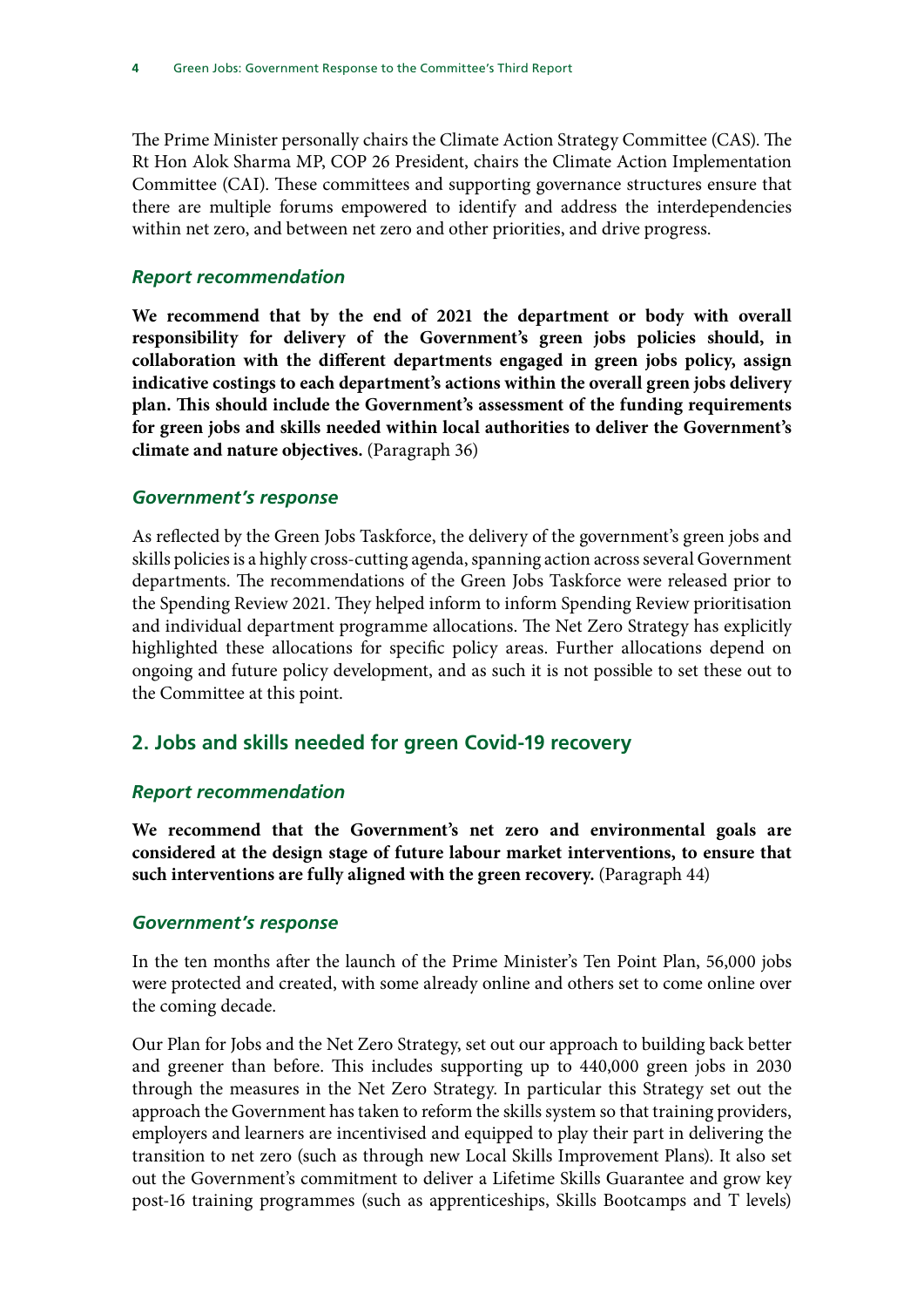in line with the needs of employers in the green economy, helping individuals get the training they need for a job in the green economy, either at the start of their careers or when retraining or upskilling once already in the workforce.

In addition, DWP is exploring opportunities to improve how we consider government's net zero and environmental goals at the design stages of future labour market interventions. This could include developing a checklist to ensure new policies are aligned with net zero objectives.

### *Report recommendation*

**We reiterate the recommendation from our earlier report that the Government should work with conservation organisations to pilot a National Nature Service during 2022.**  (Paragraph 55)

#### *Government's response*

As set out in the Skills for Jobs white paper, Government is taking forward reforms to put employers at the heart of the skills system to ensure it is responsive to the needs of local economies. The nature sector is key to the delivery of the Government's environmental ambitions. The increased investment that we plan to drive into nature's recovery will create green jobs in the sector, and a demand from these employers for the requisite skills.

Additionally, Defra's funding of 159 projects across England through the £80m Green Recovery Challenge Fund has demonstrated the critical role the nature sector plays in supporting skills development. These projects are enabling environmental charities and their partners to create and retain around 2,500 jobs, and to provide training, apprenticeship and upskilling opportunities. To further thus work, Defra are working with the nature sector to understand its future skills needs in more detail. A group of organisations in the sector has secured initial funding to develop a pilot Youth Environmental Service, along the lines of a National Nature Service.

Furthermore, as part of DfE's Draft Sustainability and Climate Change Strategy, a National Education Nature Park and Climate Leaders award has been announced. This will increase the opportunities for children and young people to engage in nature and develop skills in areas such as bio-diversity mapping and data analysis.

These initiatives will provide an excellent opportunity for children and young people to pursue their interests in nature and contextualise their learning through co-curricular activities. Over time, we want many children and young people in nurseries, schools and colleges to be engaging with the Park and the Award scheme and hence building that wider capacity and skills in working with nature.

#### *Report recommendation*

**We recommend that the Government's own analysis into the Green Homes Grant voucher scheme be completed during 2021 to ensure lessons learned inform future schemes' designs, and include a plan for industry engagement, to rebuild trust.**  (Paragraph 65)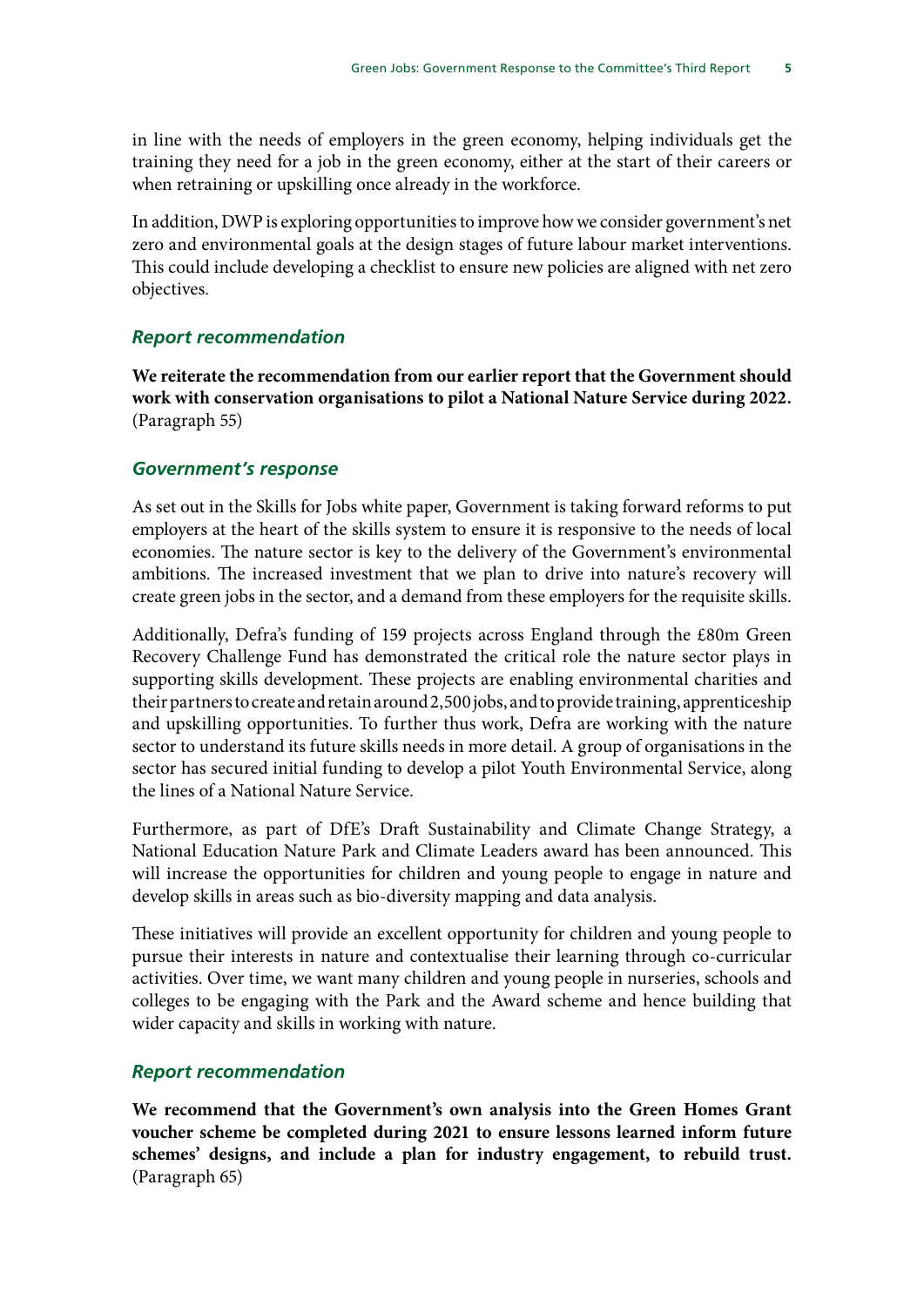## *Government's response*

Ipsos MORI is undertaking an independent evaluation of the Green Homes Grant Voucher scheme. The first interim report, which evaluates the scheme's processes and delivery, will be published in early 2022. The National Audit Office also published a review of the scheme in September. Evaluation findings are being shared internally, as well as lessons learned workshops being carried out, to inform future schemes' designs. Industry engagement following the publication of the Heat and Buildings Strategy is being established via the Net Zero Buildings Council and other regular engagement forums.

## *Report recommendation*

**In line with our recommendation for a national retrofit strategy in our Energy Efficiency in Existing Homes report, by the end of 2021 the Government needs to set out a programme to encourage the development of relevant skills across the construction trade, including small and medium-sized enterprises, to stimulate development of skilled trades to increase the capacity markedly.** (Paragraph 67)

## *Government's response*

As set out in our recently published Heat and Buildings Strategy, it is vital that we address the energy efficiency of our buildings as well as the energy source they use for heating, if we are to decarbonise our building stock by 2050. In practice, this means ensuring that any new buildings are constructed to the highest standards of energy efficiency, so that they do not need to be retrofitted in future, as well as retrofitting our existing buildings so that they waste less heat and are warmer, healthier and greener.

We recognise the need for a skilled, competent, and robust supply chain to deliver the improvements to buildings necessary to meet our net zero targets. Initial progress has been made through the £6.9m skills competition launched in September 2020 to provide 8,000 training opportunities for the energy efficiency and low carbon heating supply chains. Going forward we intend to monitor the market and its response to our interventions and are considering options to work with the industry to support training in key skills shortage areas and new routes of entry to increase capacity creating more green jobs.

Through the Skills for Jobs White Paper, we are reforming our skills system to create more routes into skilled employment in sectors the economy needs, such as housing retrofit. We have put employers at the heart of these reforms. We have existing programmes that currently support construction skills, such as: Skills Bootcamps which offer short, flexible courses in key green sectors such as housing retrofit, and The Engineering for construction T Level which launched in Sept 2021 covers housing retrofit and heat pump installation.

We will continue to work closely with industry to develop our training offers so they meet the needs of employers of all sizes. For example, we are making improvements to the apprenticeships levy transfers process, enabling large employers to more easily direct their unused funds to SMEs in their supply chain, sector or region.

The Construction Industry Training Board (CITB) is one of DfE's Arms Length Bodies. Its purpose is to provide better training within the construction sector. CITB is in the early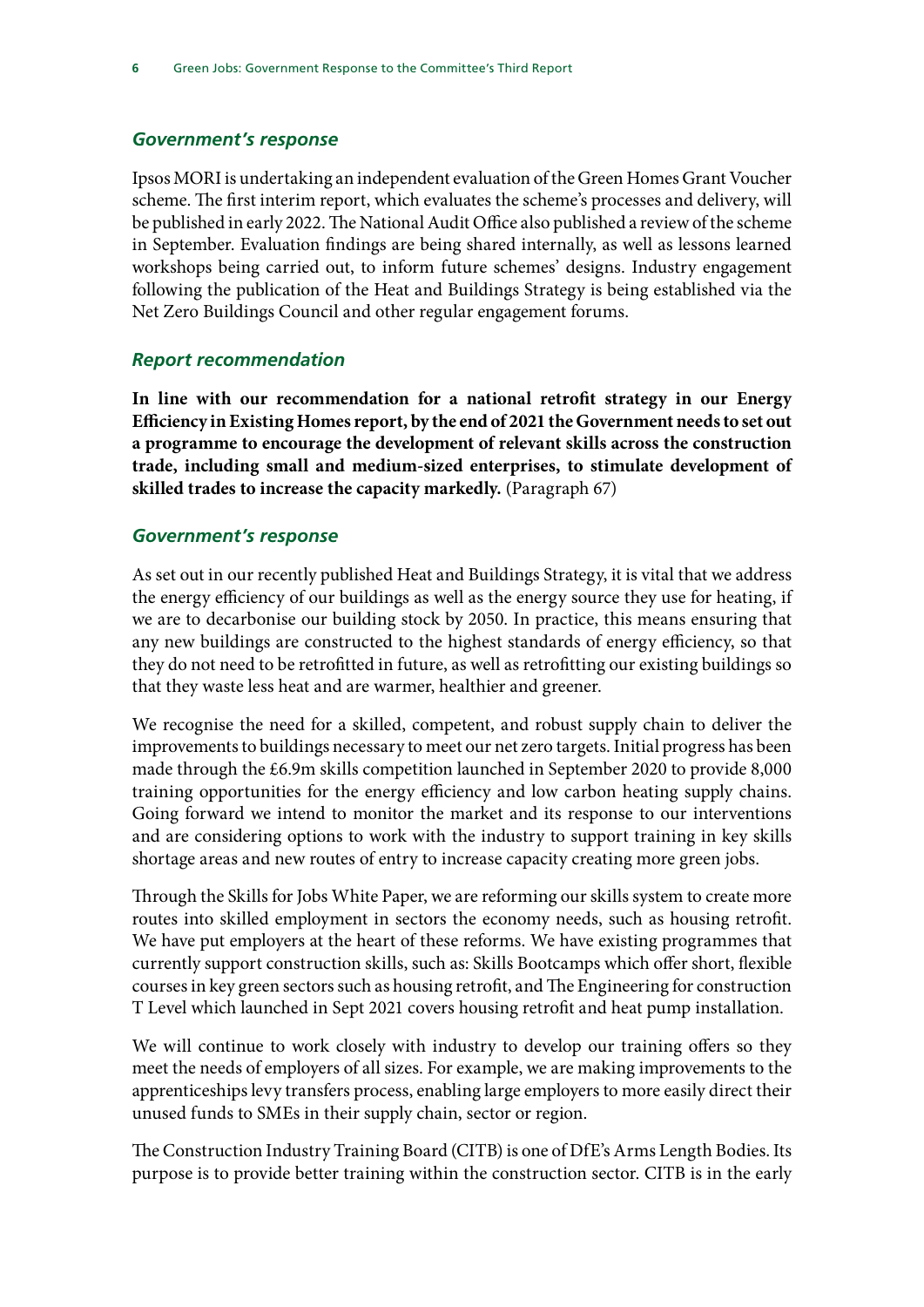planning stages of reviewing options to develop and fund a suite of basic 'green skills' training modules that embed understanding of carbon and environmental imperative in every aspect of construction.

## **3. Long-term environmental goals and a just transition to net zero**

## *Report recommendation*

**We recommend that Defra's Skills Gap Plan cover all areas of the 25 Year Environment Plan and be accompanied by an Action Plan to address skills shortages, developed in co-ordination with the Department for Education and stakeholders. The Skills Gap Plan and Action Plan ought to be published by March 2022 at the latest and aligned with Defra's existing and forthcoming sectoral plans and strategies, such as the Waste and Resources, Clean Air, Trees, Peat and Nature strategies.** (Paragraph 73)

## *Government's response*

The Government is taking a strategic and comprehensive approach to understanding the skills needed to deliver the 25 Year Environment Plan as we conduct our first statutory review of the Plan. In line with Environment Act 2021 requirements for the review of the Environmental Improvement Plan, we will analyse implementation of the 25YEP since 2018, and consider further steps needed. The first statutory review of the 25YEP must be completed by January 2023.

Defra is working with the DfE to identify the key skills needs of the sector as part of DfE's wider work on green skills, and with the appropriate departments and stakeholders to address any skills gaps that are uncovered.

We will provide an interim update to Parliament on our work to date to identify 25 Year Environment Plan skills needs, as committed to in our [response](https://eur02.safelinks.protection.outlook.com/?url=https%3A%2F%2Fassets.publishing.service.gov.uk%2Fgovernment%2Fuploads%2Fsystem%2Fuploads%2Fattachment_data%2Ffile%2F978402%2FCCS207_CCS0421353226-001_TM_40-44_PRINT.pdf&data=04%7C01%7CSusanna.Buxton%40beis.gov.uk%7C2bb28ecfed3c42fb380408d9a81af331%7Ccbac700502c143ebb497e6492d1b2dd8%7C0%7C1%7C637725655975483072%7CUnknown%7CTWFpbGZsb3d8eyJWIjoiMC4wLjAwMDAiLCJQIjoiV2luMzIiLCJBTiI6Ik1haWwiLCJXVCI6Mn0%3D%7C3000&sdata=hbuDa4LJWGXyYYpzYcMSJE%2BElbIemJ0dPlMtneBgez4%3D&reserved=0) to the Public Accounts Committee's *Achieving government's long-term environmental goals* report, in due course.

## *Report recommendation*

**We recommend that a just transition plan:**

- **a) be published by the end of 2021;**
- **b) assess regional as well as sectoral impact, to ensure regional skills transitioning plus employment and pensions support is in place; and**
- **c) include a strategy for maintaining public support for net zero.**

**As cross-departmental action is required, this plan should set out the departments or bodies co-ordinating just transition action and each department's responsibilities, alongside plans for monitoring progress and co-ordinating with local authorities and the devolved administrations. The just transition plan should also include plans for stimulating replacement jobs in green sectors less directly related to net zero, such as nature and the circular economy.** (Paragraph 84)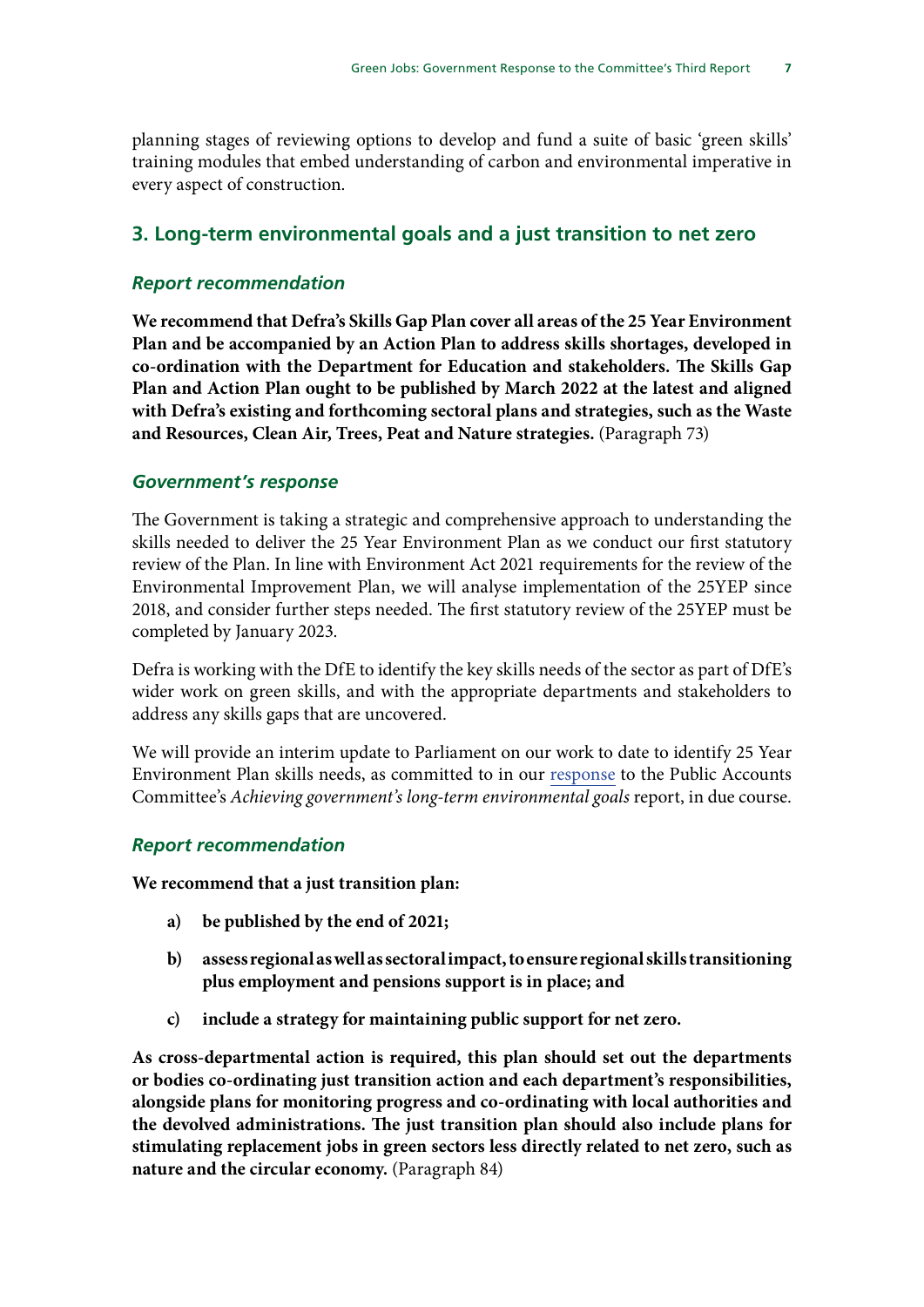## *Government's response*

Our Net Zero Strategy, published in October 2021, outlines measures across the economy which will support industries, communities and workers with the transition to a net zero economy.

To help understand the impact of the transition on the workforce, the government convened the independent Green Jobs Taskforce. Their report, published in July 2021 includes an assessment of the impact of the transition on different sectors and regions, including identifying where new green jobs are likely to be located. This research developed and tested a new approach to model the impact of the transition to net zero on the economy of a local region, focusing on the North East of England.<sup>2</sup>

As set out above, we are introducing Local Skills Improvement Plans (LSIPs), which will be developed by employer representative bodies, working closely with local employers, providers and other key stakeholders such as mayoral combined authorities. These plans will help make technical education and training provision more responsive to the changing skills needs of employers and the local economy.

New Local Skills Improvement Plans, which will be developed by local employer representative bodies and other local stakeholders, will help to make technical education and training more responsive to the needs of local employers. Through the Skills and Post-16 Education Bill we are ensuring that the skills required for jobs that will help deliver on our net zero target and other environmental goals are considered in the development of these plans.

DWP is considering how to work more closely with sectors in the future to support them in the green transition. They are also identifying where they can adapt and enhance their support for people who are at risk of redundancy or who have become unemployed, to support them to move into green jobs.

Many of the challenges in relation to supporting workers, communities and businesses to transition to net zero, will require sustained work between government, industry, and the skills sector. To drive this forward we have announced a cross-cutting delivery group to include representatives from industry, the skills sector and other key stakeholders to support the development and delivery of the Government's plans for green jobs and skills. The departmental membership and high-level purpose of this group has been set out above.

## *Report recommendation*

**There is a risk that the net zero transition could lead to UK job and skills losses if carbon-emitting industries simply move overseas.**

**The Government needs to set out in its just transition plan how it will address this risk. During 2021, the Government should conduct analysis into how a UK CBAM could comply with international trade obligations.** (Paragraph 91)

<sup>2</sup> https://www.gov.uk/government/publications/net-zero-in-the-north-east-of-england-regional-transitionimpacts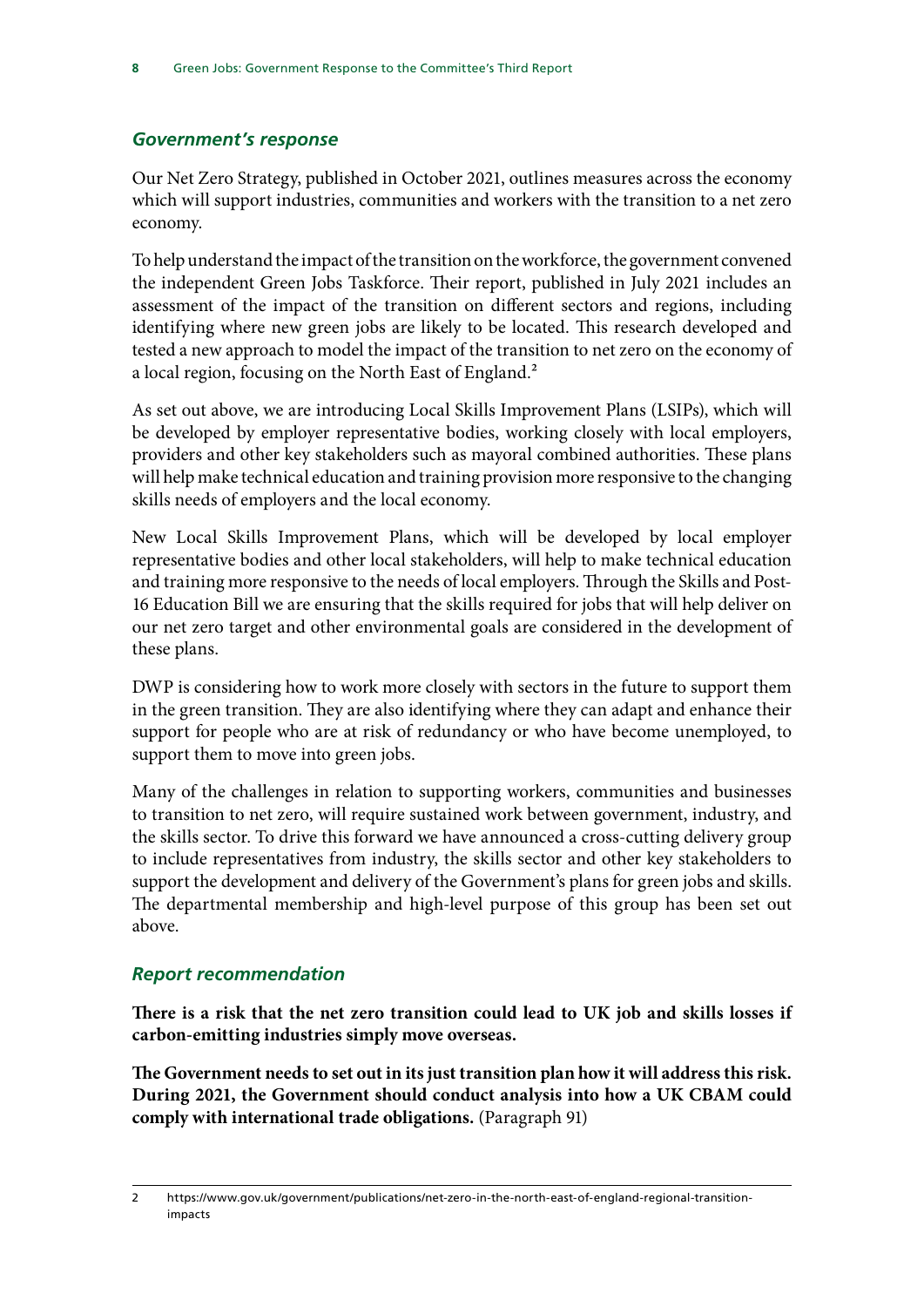## *Government's response*

As we transition to net zero, it is important to ensure that the UK's ambitious climate policy interventions do not lead to carbon leakage. The UK's current approach to mitigating carbon leakage risk is through issuing free allowances under the UK Emissions Trading Scheme (ETS) to sectors most exposed to the risk of carbon leakage and providing energyintensive sectors with compensation for increased energy costs. We are further developing our policy framework on carbon leakage mitigation, including reviewing our approach to free allocations, following an initial call for evidence in Spring 2021.

In the Net Zero Review: Final Report, published on 19 October 2021, the Government outlined analysis of the possible risks of carbon leakage to the UK and a range of possible mitigation options. In the Industrial Decarbonisation Strategy, we committed to develop new proposals for product standards and product labelling and to use public procurement to drive change. This package of measures will support UK industry to thrive as we deliver net zero.

## **4. Education and skills pipeline**

## *Report recommendation*

**We recommend that environmental sustainability be included across all primary and secondary courses delivered through the National Curriculum and across A Level courses. Teachers should be supported to deliver this, with teacher training and continuous professional development. We recommend that the Department for Education consult all relevant stakeholders during the 2021/22 academic year on the delivery of this recommendation.** (Paragraph 102)

## *Government's response*

Topics related to climate change and the environment are already included within the citizenship, science and geography National Curricula. This provides key learning to all students, but the curriculum also offers flexibility and we are seeing excellent work in this space at all levels in many schools.

The draft Sustainability and Climate Change Strategy announced by DfE at COP26 sets out activity to improve climate education. This includes support for teachers including continuous professional development for Science at Primary and Secondary and a Model Curriculum for Primary Science.

DfE are carrying out engagement with relevant stakeholders on the draft strategy ahead of the launch of the final strategy in April 2022. This includes a climate education-specific user group.

## *Report recommendation*

**By the end of January 2022, the Government should engage with delivery partners and schools in order to extend the Children and Nature programme beyond March**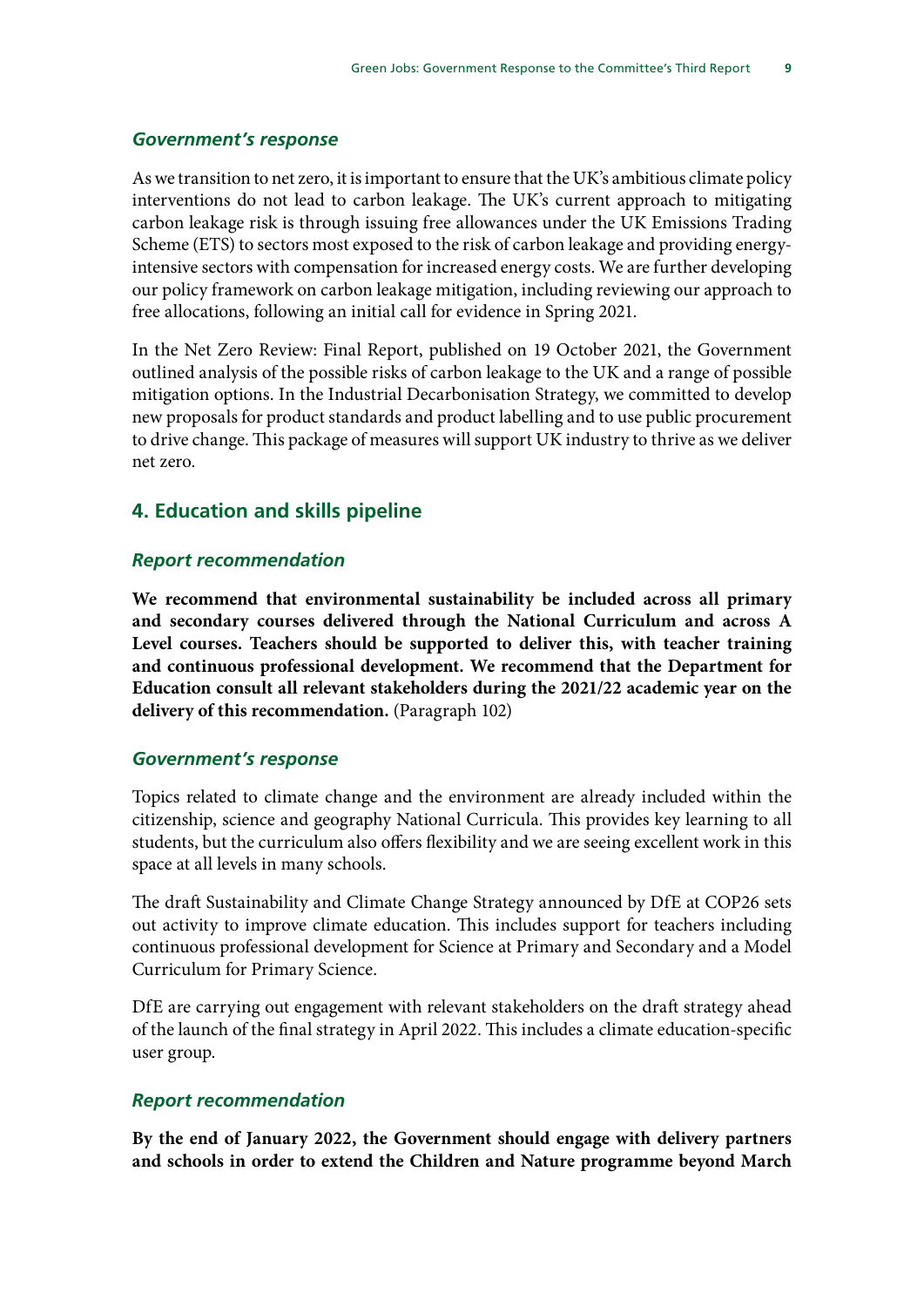**2022 and expand the number of delivery projects within the programme, using the evaluation project findings to inform the design and implementation of this expansion.**  (Paragraph 104)

## *Government's response*

Encouraging children to be close to nature, in and out of school, is a key 25 Year Environment Plan commitment. We will continue to deliver against this objective once the programme closes in March 2022.

For example, the Climate Leaders Award recently announced by the Department for Education will help children and young people develop their skills and knowledge in biodiversity and sustainability, and celebrate and recognise their work in protecting the local environment. Children and young people will also be encouraged to get involved in the natural world by increasing biodiversity in the grounds of their nursery, school or college, and uploading their data onto a new, virtual National Education Nature Park. We will be ensuring that the learning from the Children and Nature Programme is fed into how these initiatives are developed.

Defra is funding the £2.5 million 'Generation Green' project through the Green Recovery Challenge Fund. The Access Unlimited coalition, led by the Youth Hostels Association (YHA) and involving all 10 English National Parks, aims to provide more than 100,000 progressive opportunities to connect young people to nature, prioritising young people from BAME groups, disadvantaged backgrounds and coastal communities. Defra is also funding research to improve understanding of children's engagement with Protected Landscapes.

### *Report recommendation*

**We recommend that a module on environmental sustainability be included in every apprenticeship and T Level course. The Government should consult with stakeholders during the 2021/22 academic year on how to implement this.** (Paragraph 113)

### *Government's response*

Apprenticeships and T-Levels are based on occupational standards, which describe the specific knowledge, skills and behaviour required to be competent in the occupation and support entry into skilled employment. Therefore, we do not believe that a generic sustainability module across every occupational standard is appropriate.

Sustainability elements are included where occupationally relevant. To support this the Institute for Apprenticeships and Technical Education (the Institute) has published a Sustainability Framework to guide the drafting of apprenticeships content. It sets out the key themes for all employers to consider, no matter what sector they are in, to ensure that every apprenticeship can contribute to helping meet climate change goals.

The Institute has also convened the Green Apprenticeship Advisory Panel (GAAP), to advise the Institute and its stakeholders, to make sure the right skills are in place for the future workforce to deliver the green technology shift the UK needs.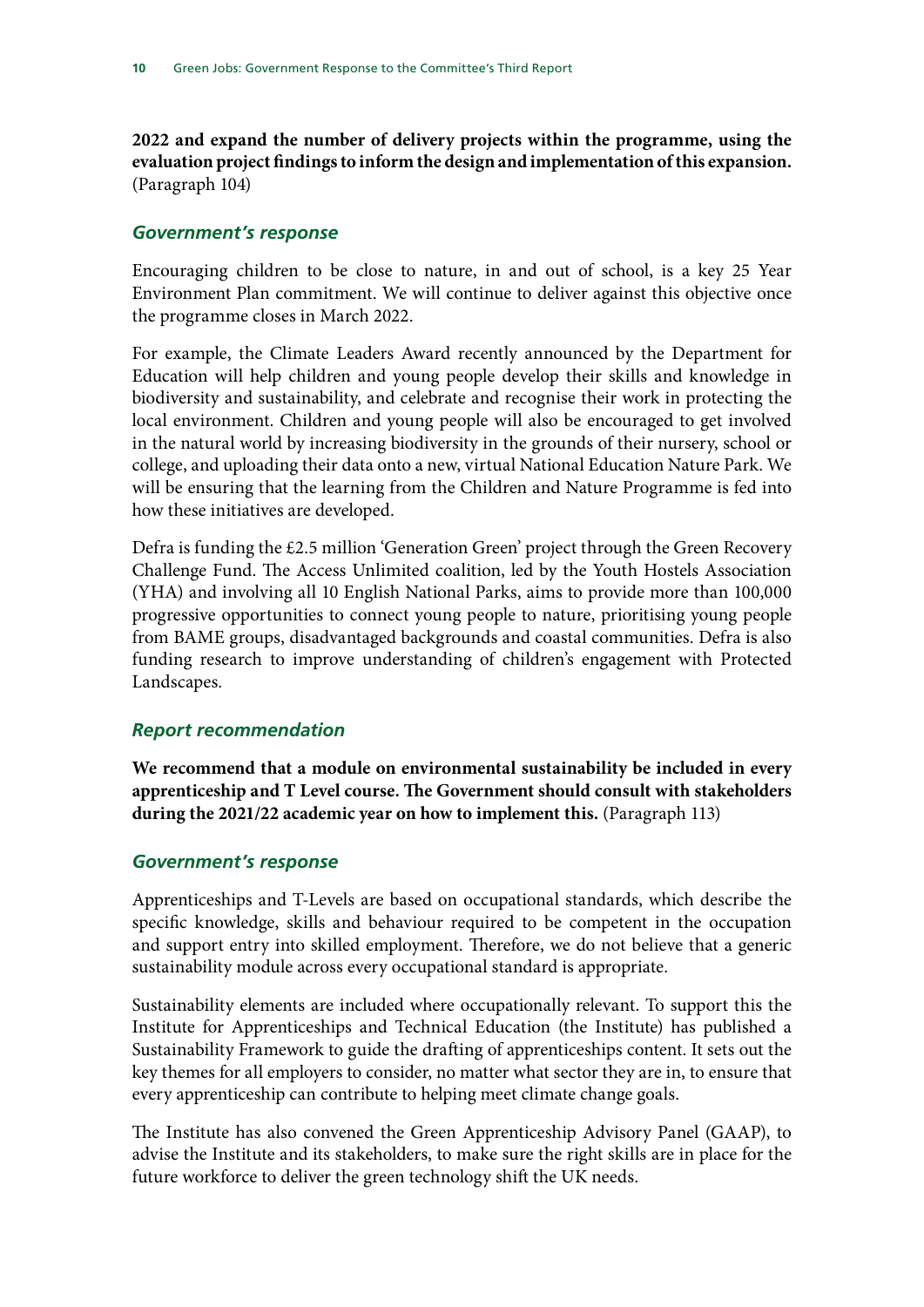### *Report recommendation*

**We recommend that the Government extend the equivalent or lower funding rule exemption to full-time STEM and geographical and environmental courses from 2022/23.** (Paragraph 122)

### *Government's response*

The exemption to Equivalent or Lower-Level Qualification (ELQ) rules for students studying part-time second degrees in any STEM subject was introduced following a decline in the number of part-time students. It was felt that an extension of the ELQ exemptions was warranted to support those who chose to study part-time. In particular, prospective ELQ students who wanted to re-skill and study for career reasons may have been discouraged from study as they were not eligible for part-time fee loans.

We will consult on the detail and scope of the Lifelong Loan Entitlement, including seeking views on objectives and coverage, together with aspects such as whether restrictions on previous study should be amended to facilitate retraining and stimulate provision.

From 2025, the Lifelong Loan Entitlement (LLE) will provide individuals with a loan entitlement equivalent to up to four years of post-18 education to use over their lifetime. It will be available for both modules and full years of study at higher technical and degree levels (levels 4 to 6), regardless of whether they are provided in colleges or universities.

As part of the pathway towards the LLE, we will trial short course provision at Levels 4–6 to support in-work adults to upskill and retrain, enabling learners to flexibly build towards a full qualification in subjects crucial for net zero including STEM and digital innovation

## *Report recommendation*

**We recommend that by the end of 2021, the Skills and Productivity Board, or similar body, is tasked with ongoing monitoring of skills needs, with regular periodic reviews, to ensure forward-looking and responsive skills planning which encompasses the needs of the economy in reaching the Government's net zero and long-term environmental ambitions.** (Paragraph 132)

#### *Government's response*

The role of the Skills and Productivity Board is to provide independent, actionable insights to help shape skills policy, focusing particularly on longer-term strategic issues and how they will affect productivity.

Therefore, throughout its work, the board will consider the government's net zero targets, alongside other factors impacting labour markets and skills. The board will continue to monitor work underway in government on green skills to ensure it considers the latest developments.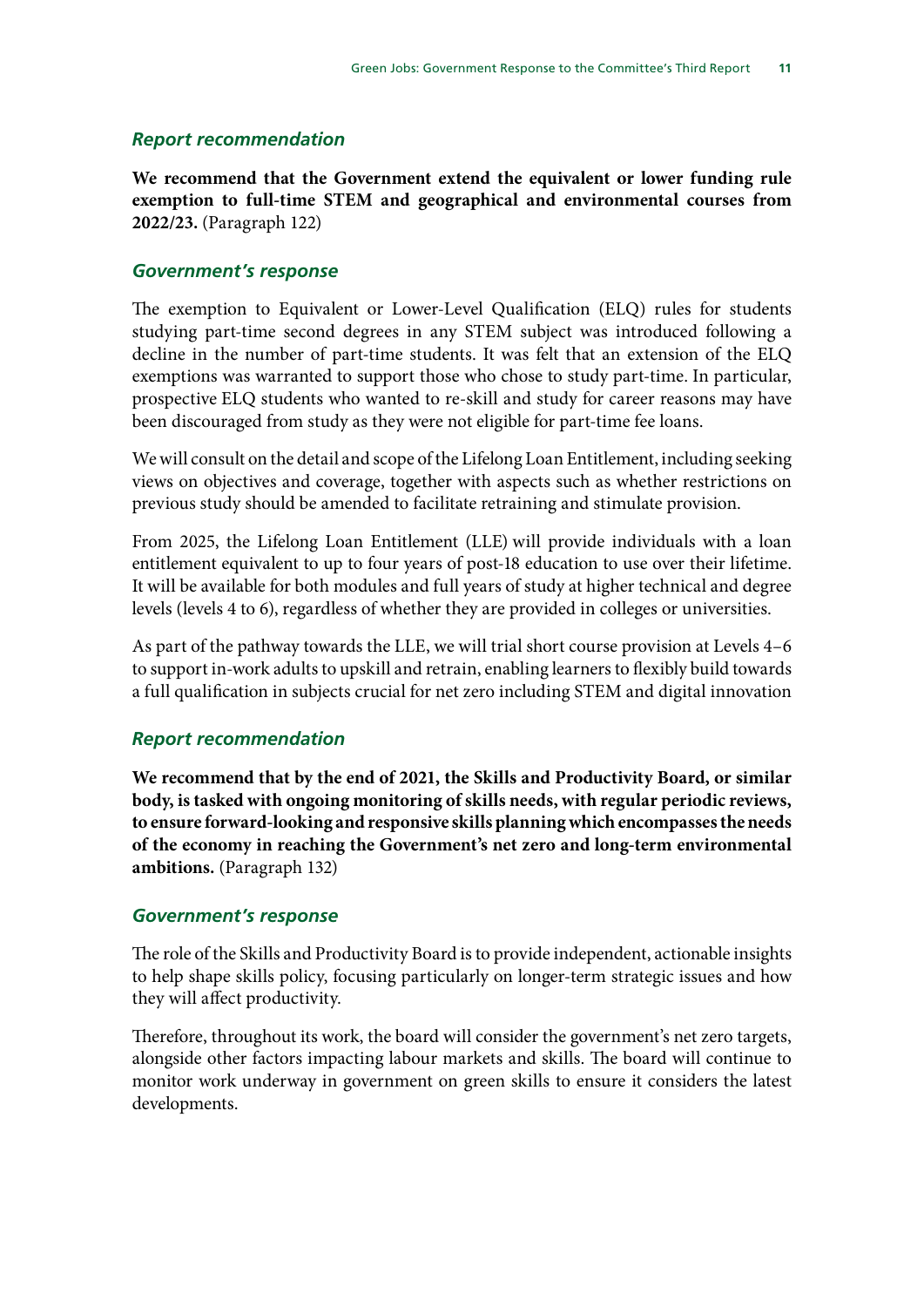## **5. Diversity, inclusion and access to green jobs**

## *Report recommendation*

**By the end of 2021, the Government should set out its ambitions for improving diversity and inclusion in the green workforce and set out how it will measure diversity and inclusion in green jobs, for the purpose of monitoring and evaluating progress towards its aims.** (Paragraph 140)

## *Government's response*

As set out within the 'Green Jobs, Skills, and Industries' chapter of our Net Zero Strategy, we will continue to engage with and encourage industry to ensure there is equal opportunity for all to work in the green economy.

To support this work, and monitor our progress, it is vital that we continue to develop the evidence on how net zero will impact jobs and skills. The Office for National Statistics will seek to refine our understanding and measurement of the green economy as the UK transitions to net zero, including looking at such issues as quality of work and diversity within the green economy.

Alongside this, we will continue to work with green employers to raise awareness of the opportunities in the green economy through an integrated careers information, advice and guidance offer through schools, colleges, universities, and employers to raise awareness of different career pathways in low carbon sectors.

To further break down perceived barriers to working in the energy sector, boost diversity and increase STEM skills, our Build Back Better campaigns will seek to inspire people from all walks of life to work in the green economy, and raise awareness of green education, training, and careers.

### *Report recommendation*

**The Government's green jobs and just transition delivery plans should include analysis of the enabling infrastructure needed for people to access new green jobs, and allocate actions to the departments with responsibilities over this infrastructure.** (Paragraph 145)

### *Government's response*

Work is underway across government to identify and address barriers to recruitment, retention and progression in the labour market. We are working with employers and sector bodies to provide support to overcome barriers such as transport and connect jobseekers with jobs, including green jobs.

### *Report recommendation*

**By the end of 2021, the Government should set out how it will adapt its Careers Strategy to align with its net zero and environmental goals, including how it will reach**